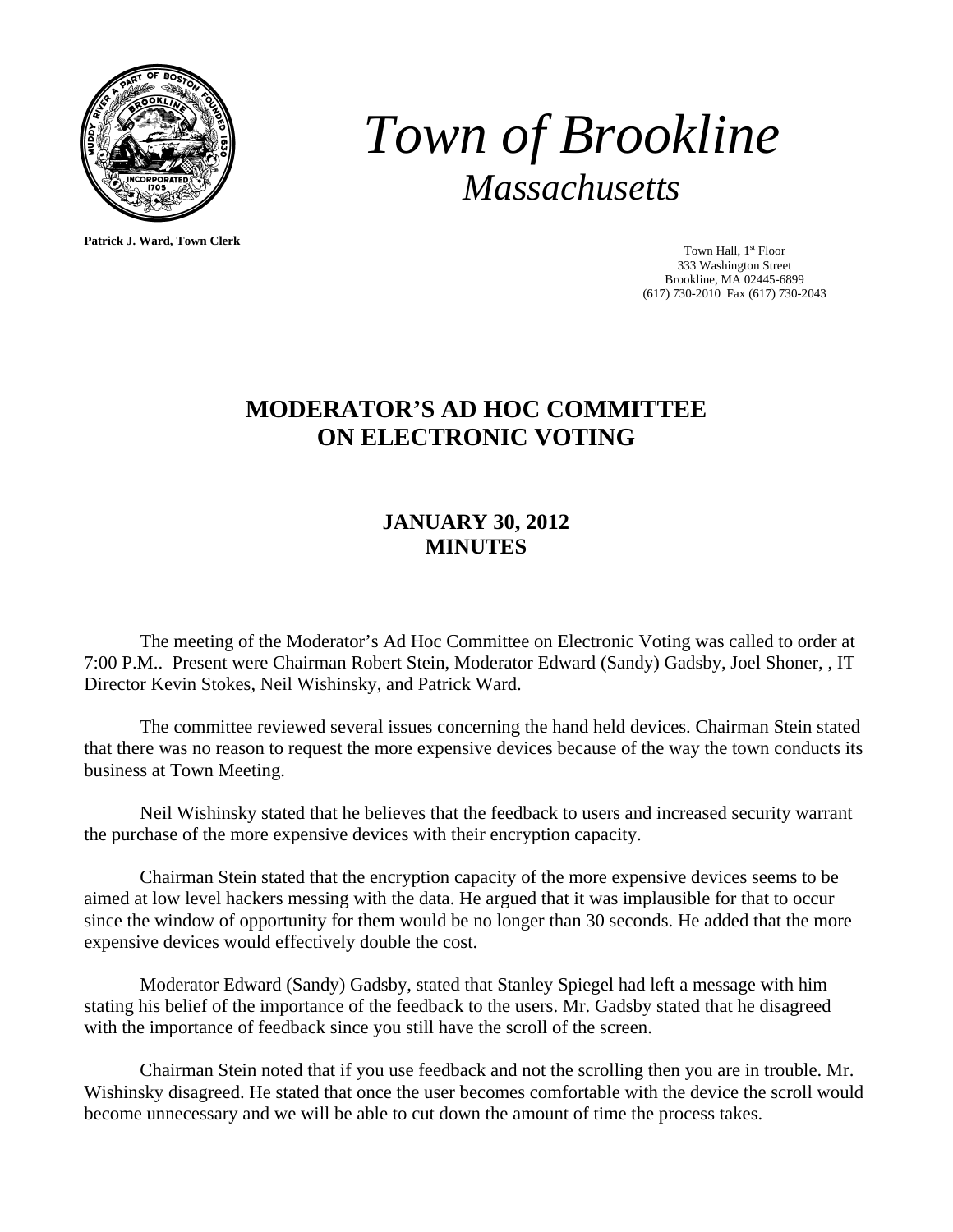Mr. Gadsby stated that the important votes are the ones that you would want to see the scroll and that type of feedback is absolutely necessary.

 Chairman Stein stated the time a hacker has to do something is when you scroll and when the vote is finalized and that amounts to a five second interval.

The committee had a brief discussion on a budget recommendation for FY13.

 Mr. Gadsby suggested that we should hear from the other vendor because he would like the members to compare their products.

 Chairman Stein suggested that skipping next week would probably be helpful and we should begin to think of scheduling a final meeting. It was decided by the committee to meet on February 13.

 Director of Information Technologies asked what's different this time than several years ago when these devices were last considered. Chairman Stein responded by stating that the cost is certainly cheaper; the comfort level with such devices is higher and technology is better. Mr. Gadsby stated that there is also more comfort with the security.

 There was a brief discussion of storage, battery replacement and distribution and software issue. Mr. Wishinsky stated that he would like to have the committee to express that the Information Technology Department staff this system until the Town Clerk's staff is comfortable with it. The committee so agreed.

 Chairman Stein stated that the audio-visual component was cheaper than we had anticipated – noting that one of the vendors will come back with more information. Chairman Stein stated that the preliminary cost of \$10,000 for the projector was based on the 7,000 lumens recommended by the vendor. Chairman Stein stated that he believed we need 12.000 lumens which would effectively double the cost of the projector. He noted that ambient lighting determines everything. He also stated that we would require a media link controller and a supplemental control panel on stage. He noted that the controller would cost about \$2,000.

 Chairman Stein stated that one of the vendors, ValleyCom, stated that the screen on stage is a perfectly good screen and for the sake of saving \$5,000 just drop the screen 10 feet to obtain the 16 x 10 format.

Chairman Stein stated if we want a podium audio tie-in then the controller should b placed at the podium, probably with a lap-top for presentations. He also added that no HDMI system would be necessary.

 Mr. Gadsby stated that he would like to see what the projection looks like under Town Meeting conditions. Chairman Stein stated that ValleyCom has local personnel and perhaps we can obtain a demonstration from them.

 Mr. Wishinsky stated that if the hand helds and the software come in on the high side at \$15,000 then we are looking at an appropriation of \$23,000. He noted that if we go to the expensive hand held devices then we are looking at an appropriation on the high side of \$43,000.

 The committee then reviewed what the scrolling might look like in various formats (alpha order; precinct order and color coded). There were questions about what accommodations could be made for